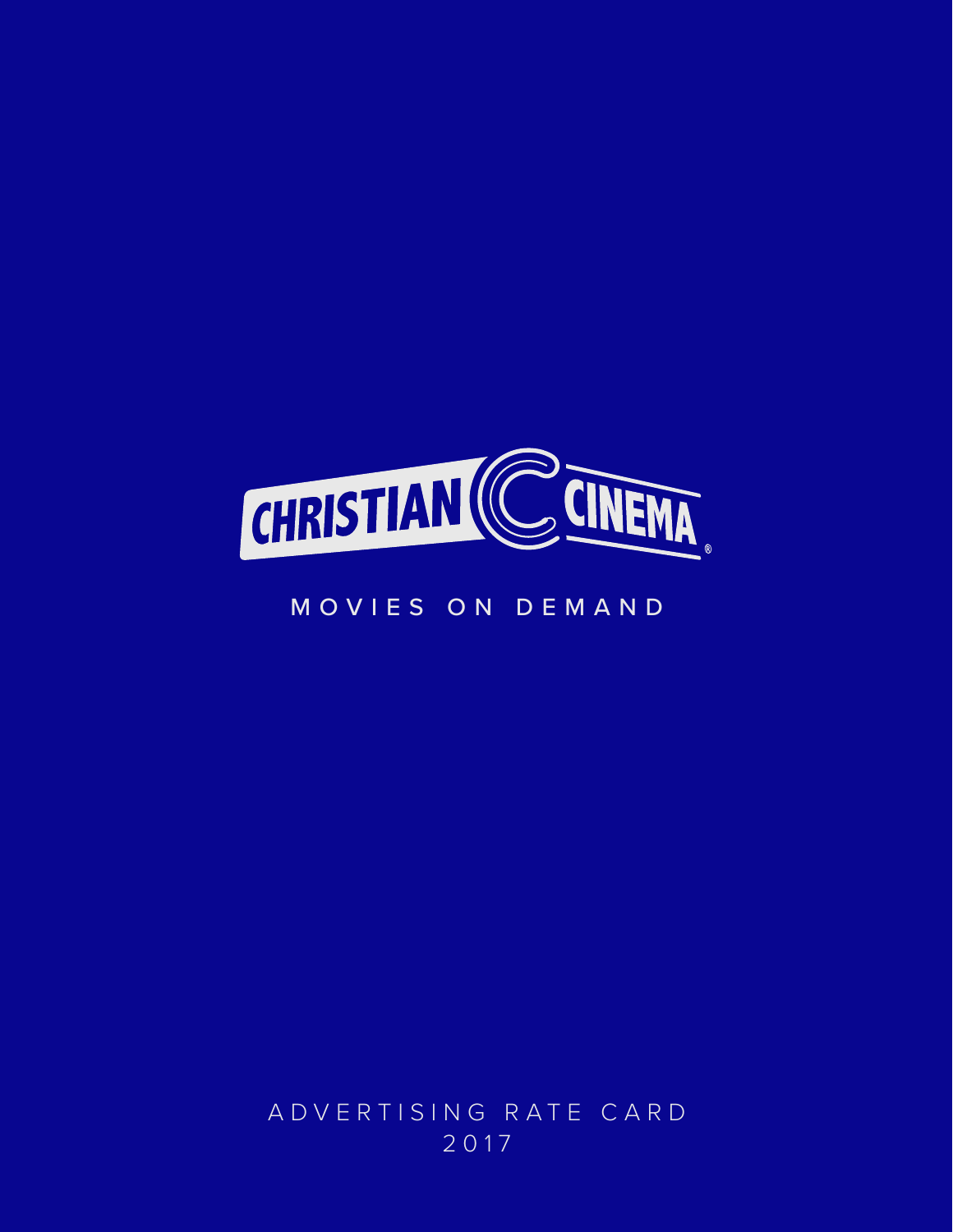

Christian Cinema is the largest online source for Faith-Affirming and Family-Approved films and entertainment content. By compiling the broadest selection of content from studios and independent film-makers, Christian Cinema has a strong and loyal audience that offers reach to every segment of the Christian market.

#### **OUR VISITORS' INTERESTS:**

- Christian Film
- Christian Music & Books
- Bibles
- Ministry & Educational Resources
- Evangelism Tools
- Other Christian Products
- Para Church Organizations

#### **OUR VISITORS REPRESENT:**

- Families
- Individuals
- Church & Ministry Leadership
- Public & Private Educators
- Christian Retailers
- CBA Marketplace Leaders
- Film Industry Leaders

#### **GREAT COMPANIES WE'VE WORKED WITH:**



Contact FrontGate Media: 949-429-1000 or www.FrontGateMedia.com/Contact-php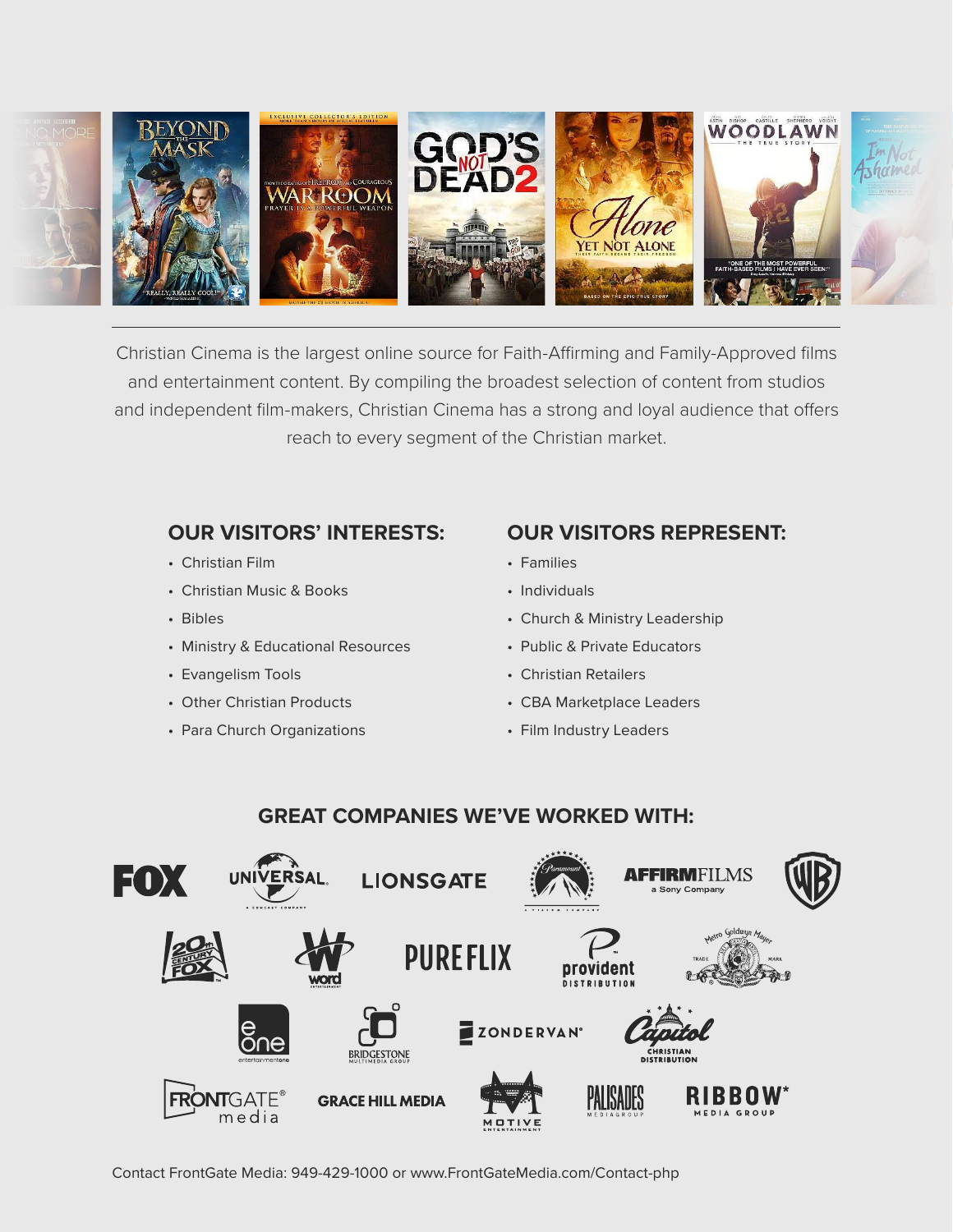

IMPRESSIONS PER MONTH





CUSTOMERS SERVED...AND COUNTING



EMAIL SUBSCRIBERS





FRONTGATE<sup>®</sup> Contact FrontGate Media: 949-429-1000 or www.FrontGateMedia.com/Contact-php<br>media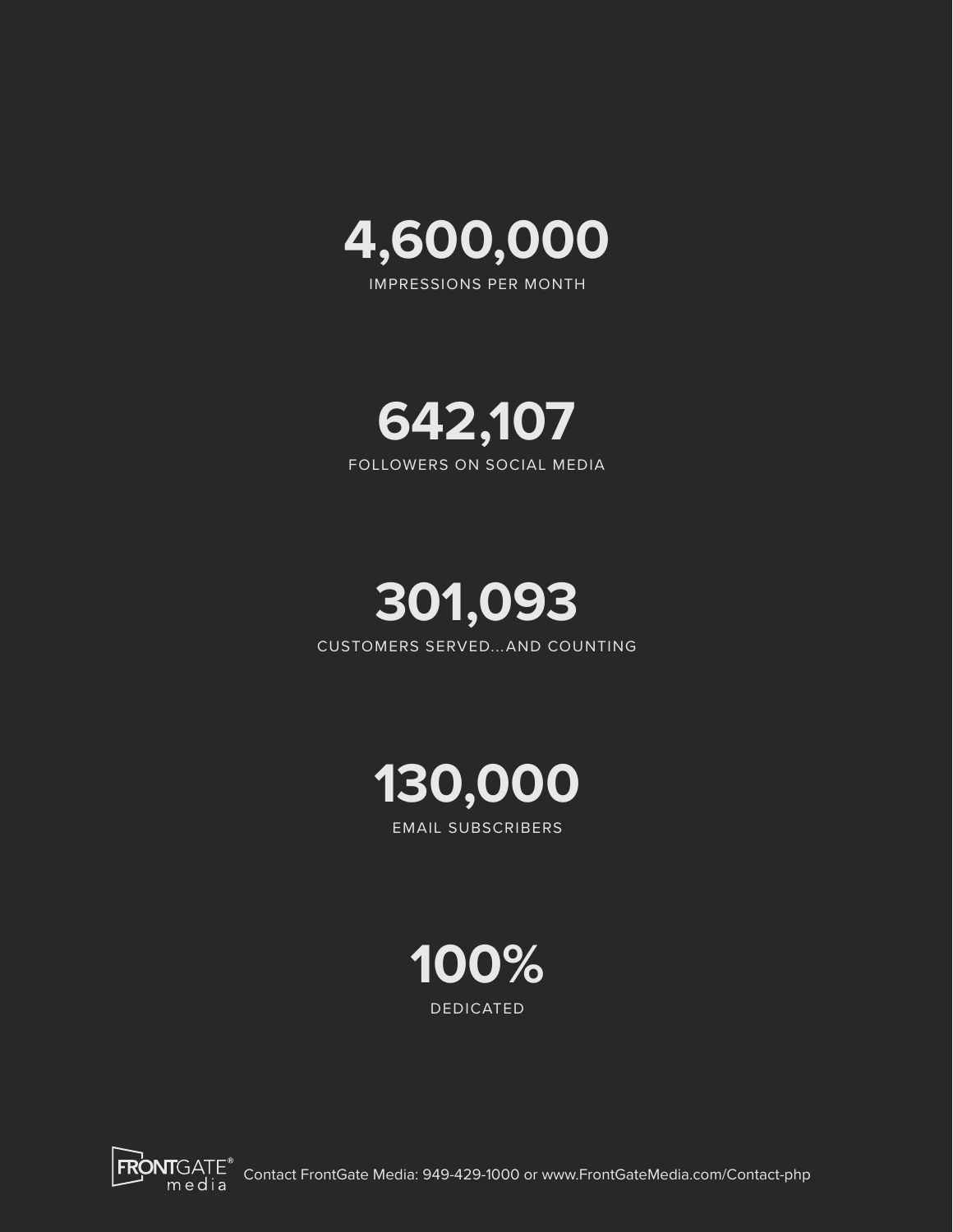# **Display Ads**

Leaderboard 728 x 90px



468 x 60px

### **Specifications**

- Required formats: 72 dpi, web-ready gif, jpg, png or rich media (see below).
- Total animation time for animated gifs cannot exceed 30 seconds. Rapid strobing is not allowed. *Rich Media*
- Maximum rich media file size 90k.
- Media must be user initiated.
- Must contain visible play, pause, and mute buttons.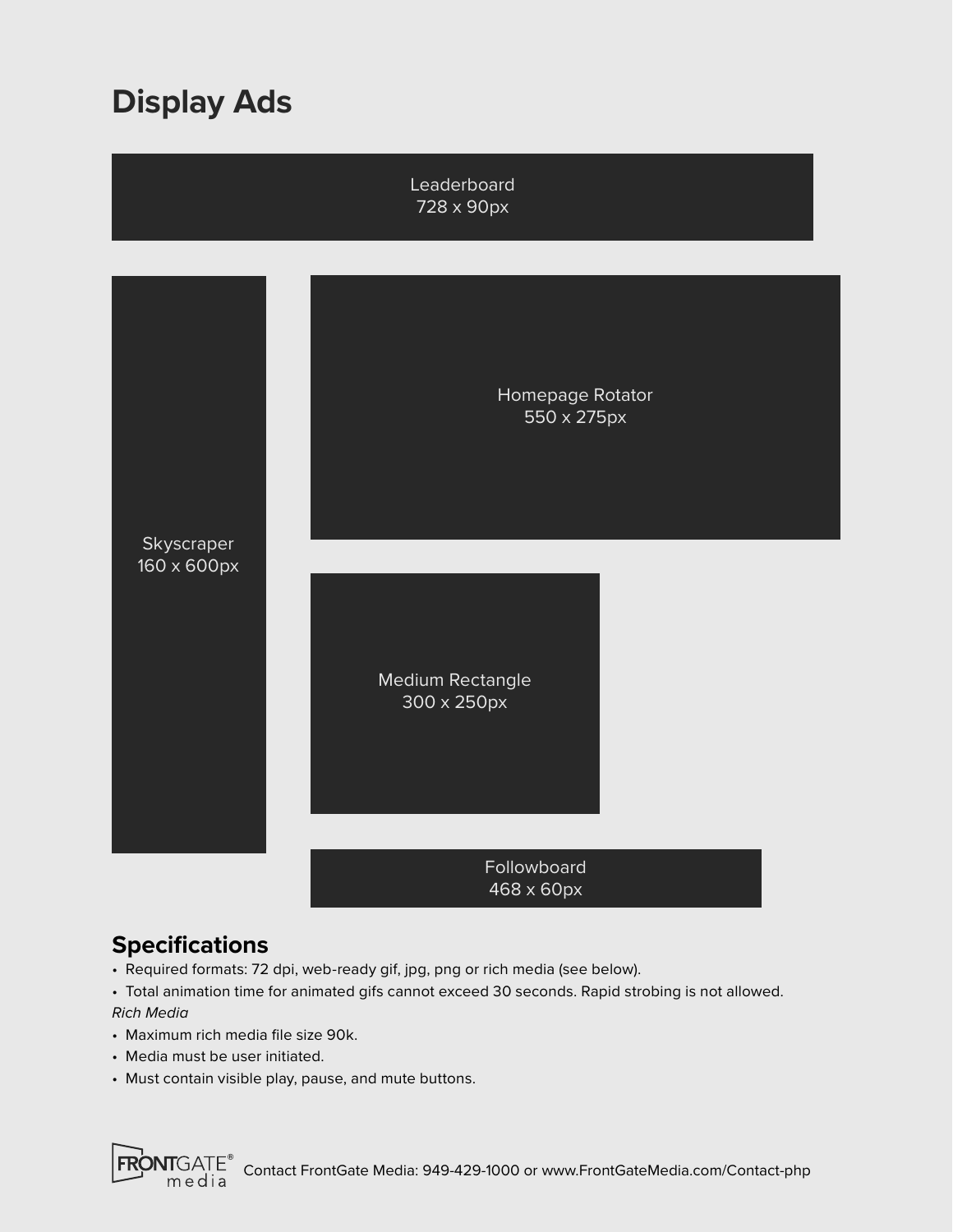# **Email List**



Newsletter Ad 300 x 250px

# **Email Specifications**

- Html email with inline CSS.
- 600px wide.

**FRONT**GATE® media

- Text version of email is required.
- Christian Cinema header and footer will precede and succeed conent.
- Links to products sold by Christian Cinema must link to Christian Cinema.
- Provide subject line (must be approved).

### **Newsletter Ad Specifications**

- Required formats: 72 dpi, web-ready gif, jpg, or png.
- Total animation time for animated gifs cannot exceed 30 seconds. Rapid strobing is not allowed.

Contact FrontGate Media: 949-429-1000 or www.FrontGateMedia.com/Contact-php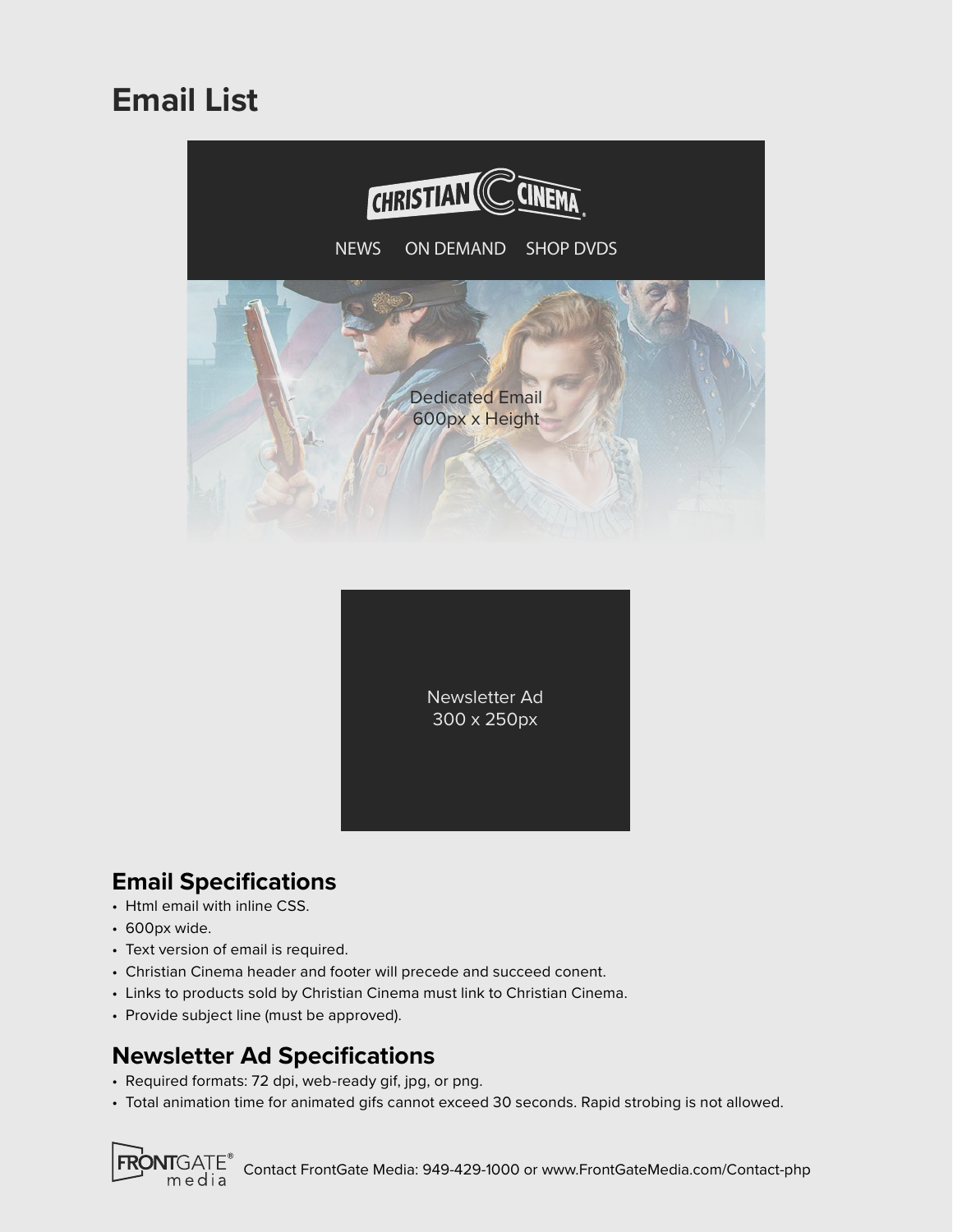# **Site Skin**



# **Advertiser Examples**



# **Site Skin Specifications**

- Required formats: 72 dpi, web-ready jpg or png.
- Maximum file size is 240k.
- Top portion above Christian Cinema site is 150px high.
- Christian Cinema content area is 950px wide.
- Creative must fade on left, right, and bottom to a background color of your choice.